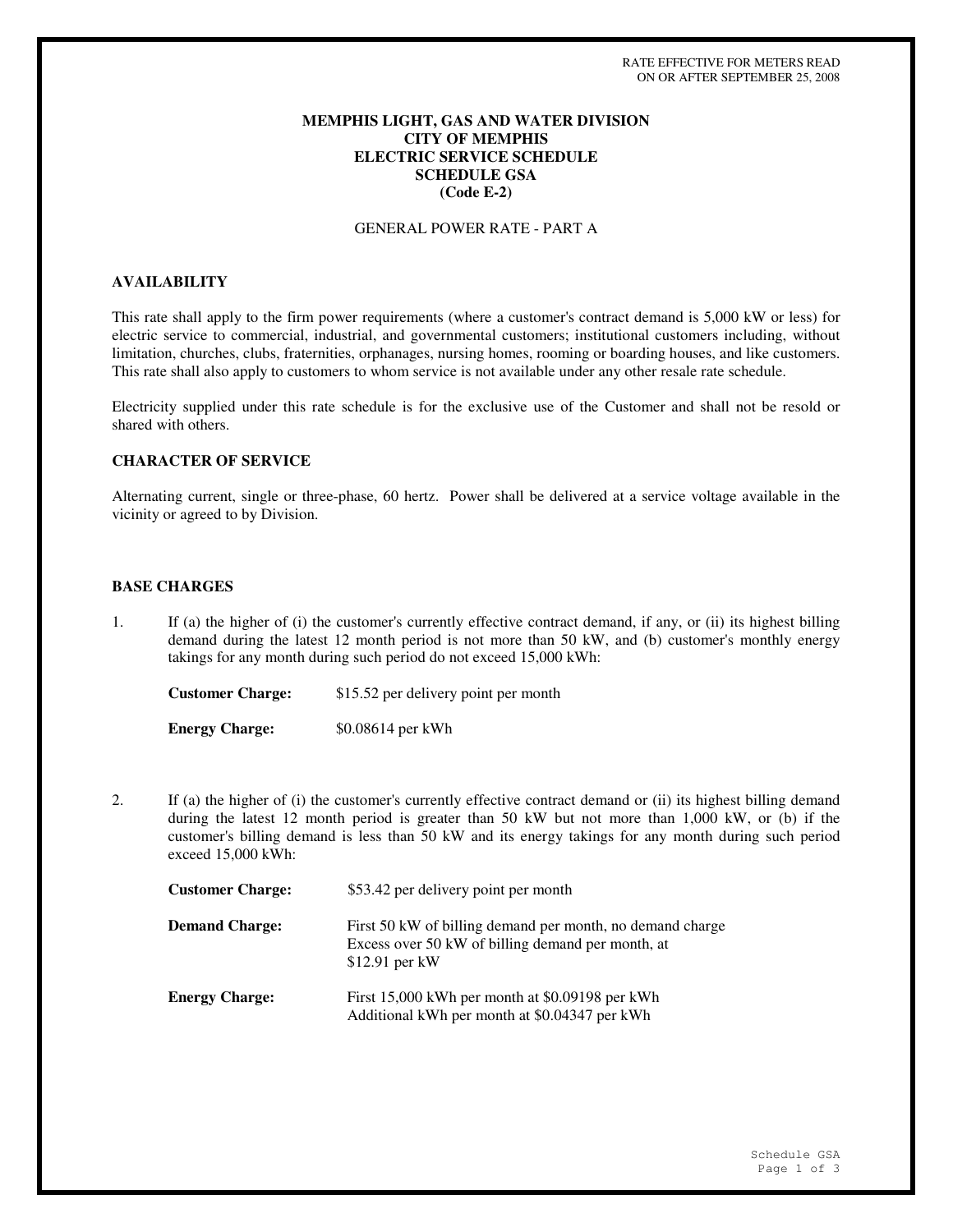3. If the higher of the customer's currently effective contract demand or its highest billing demand during the latest 12 month period is greater than 1,000 kW:

| <b>Customer Charge:</b> | \$191.84 per delivery point per month                                                                                                                          |
|-------------------------|----------------------------------------------------------------------------------------------------------------------------------------------------------------|
| <b>Demand Charge:</b>   | First 1,000 kW of billing demand per month, at \$12.49 per kW<br>Excess over 1,000 kW of billing demand per month, at \$14.32 per kW,<br>plus an additional    |
|                         | \$14.32 per kW per month for each kW, if any, of the amount by which<br>the customer's billing demand exceeds the higher of 2,500 kW or its<br>contract demand |
| <b>Energy Charge:</b>   | \$0.04647 per kWh per month                                                                                                                                    |

### **TENNESSEE VALLEY AUTHORITY FUEL COST AND PURCHASED POWER ADJUSTMENT RIDER**

The above rates are subject to adjustment under the provisions of the Tennessee Valley Authority Fuel Cost and Purchased Power Adjustment Rider.

# **ADJUSTMENT**

The base demand and energy charges shall be increased or decreased in accordance with the current Adjustment Addendum published by TVA. (In addition, such charges shall be increased or decreased to correspond to increases or decreases determined by TVA in the value of the hydro generation benefit allocated to residential customers.)

#### **DETERMINATION OF DEMAND**

Division shall meter the demand in kW of all customers having loads in excess of 50 kW. The metered demand for any month shall be the highest average during any 30-consecutive-minute period of the month of the load metered in kW. The measured demand for any month shall be the higher of the highest average during any 30 consecutive- minute period of the month of (a) the load metered in kW or (b) 85 percent of the load in kVA plus an additional 10 percent for that part of the load over 5,000 kVA, and such measured demand shall be used as the billing demand, except that the billing demand for any month shall in no case be less than 30 percent of the higher of the currently effective contract demand or the highest billing demand established during the preceding 12 months.

# **MINIMUM MONTHLY BILL**

The monthly bill under this rate schedule shall not be less than the sum of (a) the base customer charge, (b) the base demand charge, as adjusted, applied to the customer's billing demand, and (c) the base energy charge, as adjusted, applied to the customer's energy takings; provided, however, that, under 2 of the Base Charges, the monthly bill shall in no event be less than the sum of (a) the base customer charge and (b) 20 percent of the portion of the base demand charge, as adjusted, applicable to the second block (excess over 50 kW) of billing demand, multiplied by the higher of the customer's currently effective contract demand or its highest billing demand established during the preceding 12 months.

Division may require minimum bills higher than those stated above.

#### **SEASONAL SERVICE**

Customers who contract for service on a seasonal basis shall be limited to 2,500 kW and shall pay the above charges, as adjusted, plus an additional seasonal use charge equal to  $(1)$  \$.0136 per kWh per month under 1 of the Base Charges, (2) the sum of \$.0136 per kWh for the first 15,000 kWh per month and \$4.07 per kW per month of billing demand in excess of 50 kW under 2 of the Base Charges, and (3) \$4.07 per kW per month of billing demand